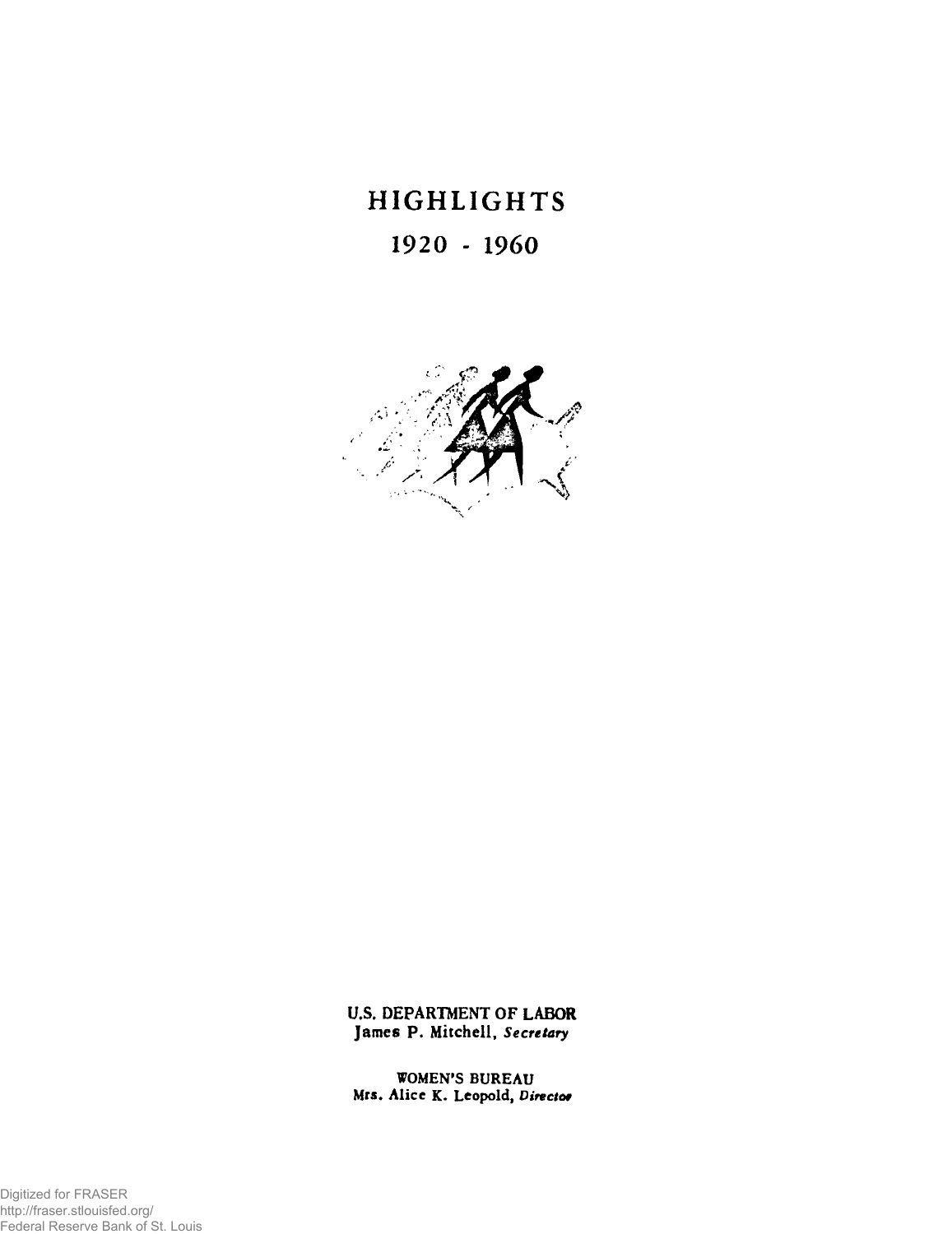# **HIGHLIG H T S**

### **The Past - 1920**

**million women workers** 

**The average woman worker—single and 28 years old** 

Less than 1 out of every 4 women a worker

**About 1 out of every 5 workers was a woman** 

# **Largest occupations for women (in order): Factory workers; private-household workers; farm workers; stenographers, typists, and secretaries; teachers; saleswomen**

 $\widehat{\Xi}$ 

Less than 1/3 million women enrolled in college

**Degrees granted to women:** 

**16,642 Bachelor's 1,294 Master's 93 Doctorates** 

**A tota l of 18,029 degrees** 

## **Today - I960**

**22y million women workers** 

**The average woman worker—married and 40 years old** 

**More than 1 out of every 3 women a worker** 

About 1 out of every 3 workers is a woman

**Largest occupations for women (in order): Factory workers; stenographers, typists, and secretaries; private-household workers; saleswomen; teachers; waitresses and cooks** 

This listing shows the increased importance of **the stenographic group and saleswomen, as well as the sharp decline among farm workers. However, a variety of other occupations have been gaining in importance for women—nurses and other professional health personnel, office workers of many kinds, research workers, technicians, librarians , social workers, and specialist s in food and home management** 

Almost 1 1/4 million women enrolled in college

**Degrees granted to women (estimated):** 

**132,000 Bachelor's 23,600 Master's 1,000 Doctorates** 

**A total of 156,000 degrees—almost 9 times the number i n 1920**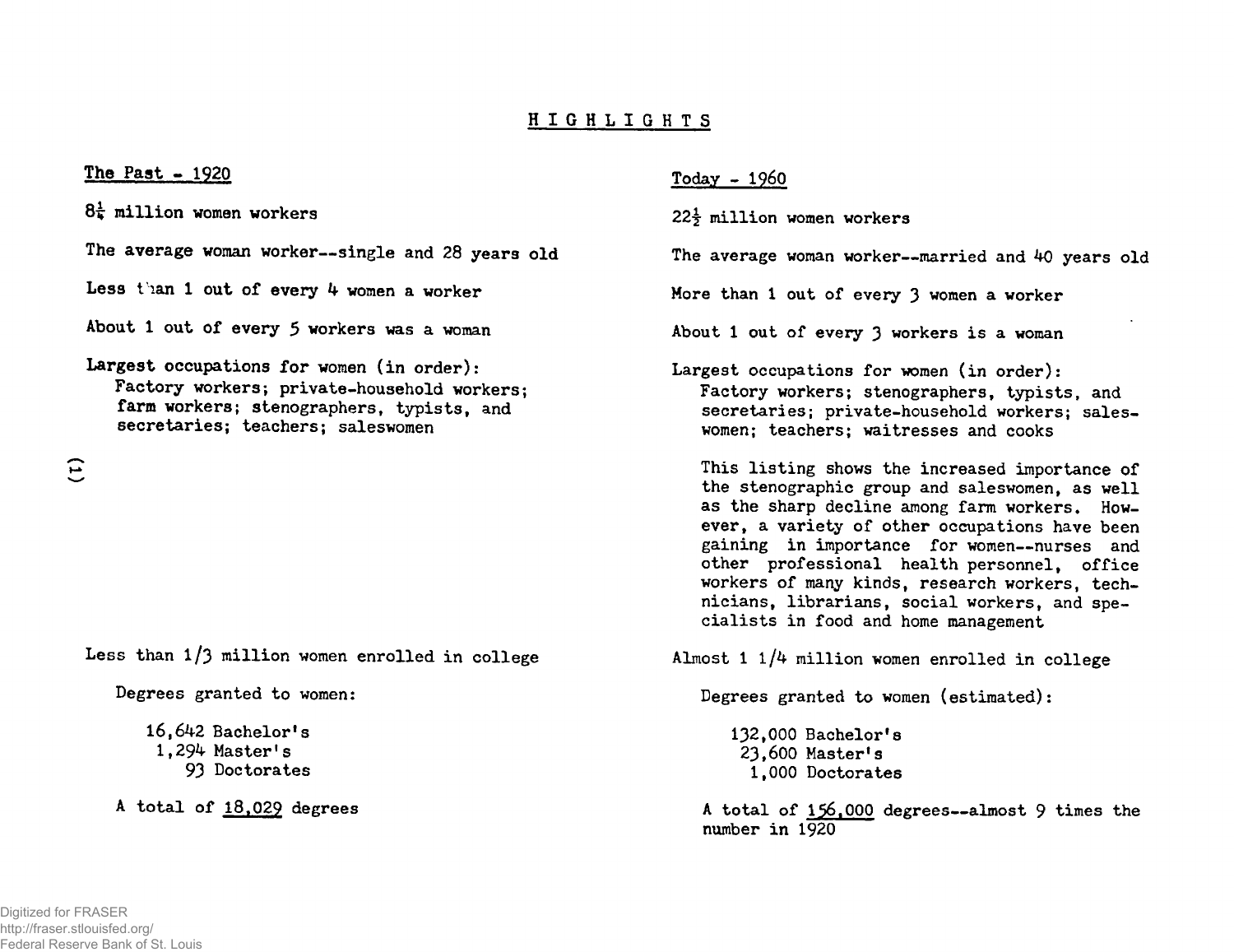#### **The Future - 1970**

**30 million women workers** 

**The average woman worker~married and 41 years old** 

Except for teen-age girls and women over 65. about 2 out of every 5 women will be a worker

About 1 out of every 3 workers will be a woman

Further expansion in the employment of women in occupations in which they have long been established, such as teachers, office workers, librarians, social workers, home econo**mists, nurses, laboratory technicians, medical and other health workers** 

Greater opportunities for women with the required ability and educational qualifications **as mathematicians, statisticians , scientists , engineers, technicians of various kinds,**  and higher level office workers with training in the use of electronic data processing **and other business machines** 

Over 2 million women enrolled in colleges

**Degrees granted to women:** 

**234,000 Bachelor's 45,000 Master's 1,700 Doctorates** 

**A tota l of 280,700 degrees—almost twice as many as i n 196O**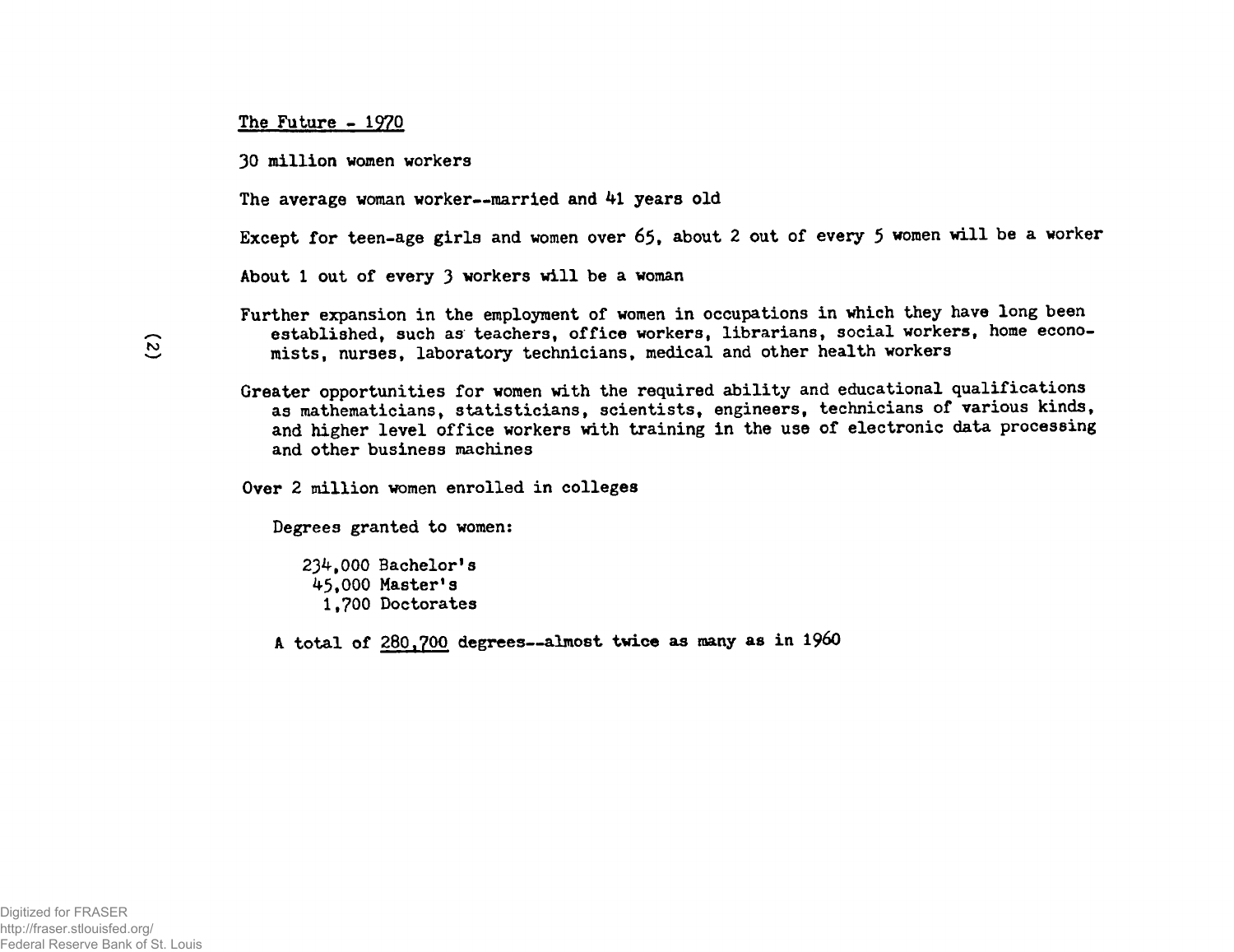# Chart<sub>1</sub>



The number of women in the labor force has increased more rapidly than their number in the population. In 1920, 23 percent of the women were in the labor force; in 1940, 26 percent; and today, 35 percent. Though population growth has been the basic factor in the tremendous rise in the number of women workers, other factors such as national emergencies and high levels of production and employment since World WarII have contributed significantly to this development.





The proportion of women workers in the labor force has increased markedly since I920.

In 1920, the approximately 8 1/4 million women workers represented I out of every 5 workers, in 1940, the 13 million women workers represented about I in 4 workers; today they represent almost I in 3. It is expected that they will represent 1 in 3 by 1970.

Early retirement from the labor force of older men and the trend toward higher educational attainment of the younger men are factors which have contributed to the changing proportions of men and women in the labor force.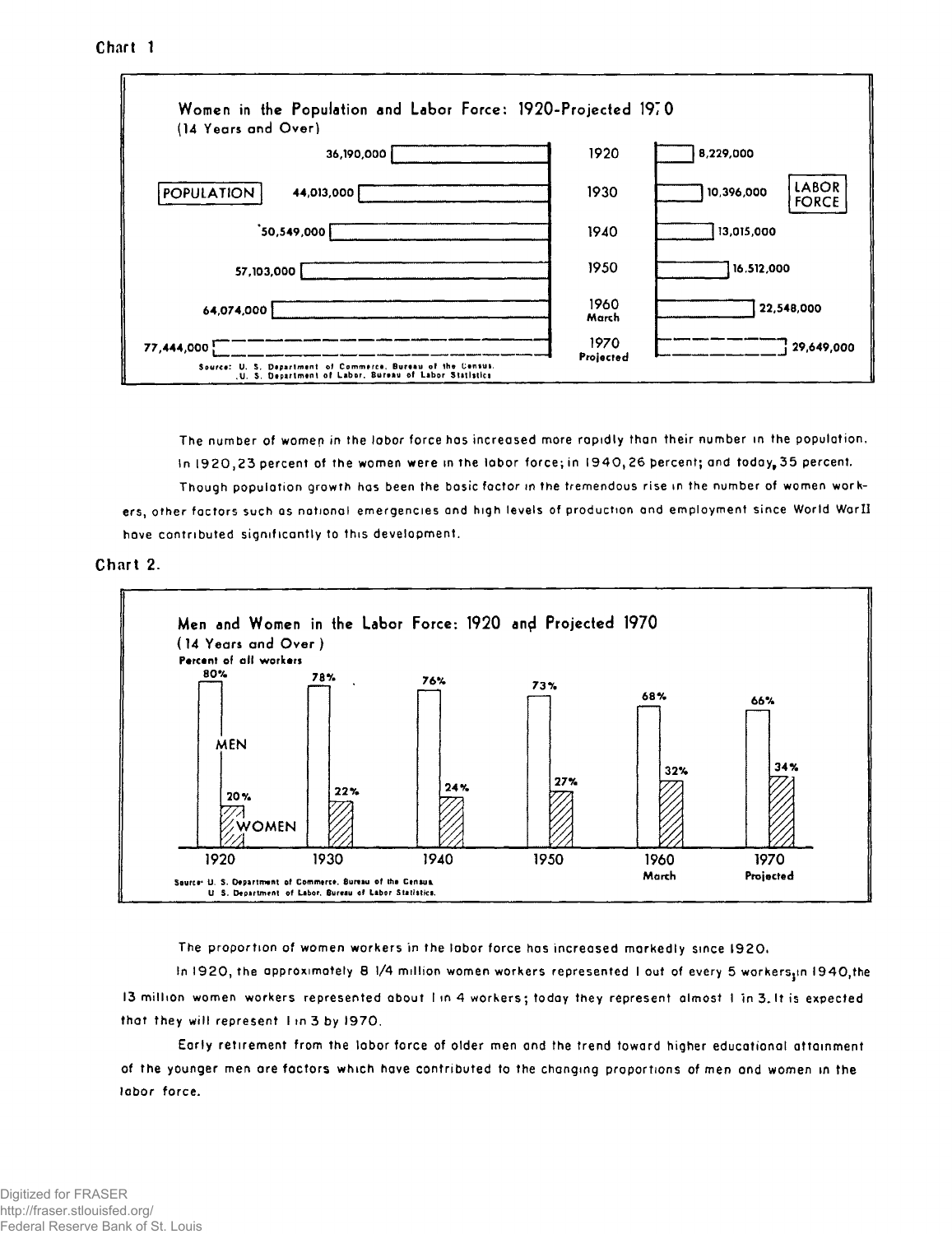

**Important shifts in ttie age distribution of women workers have token ploce since 1920,partly because of the changing age composition of the populotion and partly because of the higher labor force participation rotes of older women.** 

**The proportion of women over 45 yeors of age in the lobor force has more thon doubled since 1920. The proportion of young women under 25 in the lobor force has declined to less than holf during this** 

**period.** 

**The proportion** *of* **women in the labor force from 25 to 4 4 years of age has remained relatively stable. As 0 result, the medion age of women workers has risen from 28 to slightly over 4 0 in I960.**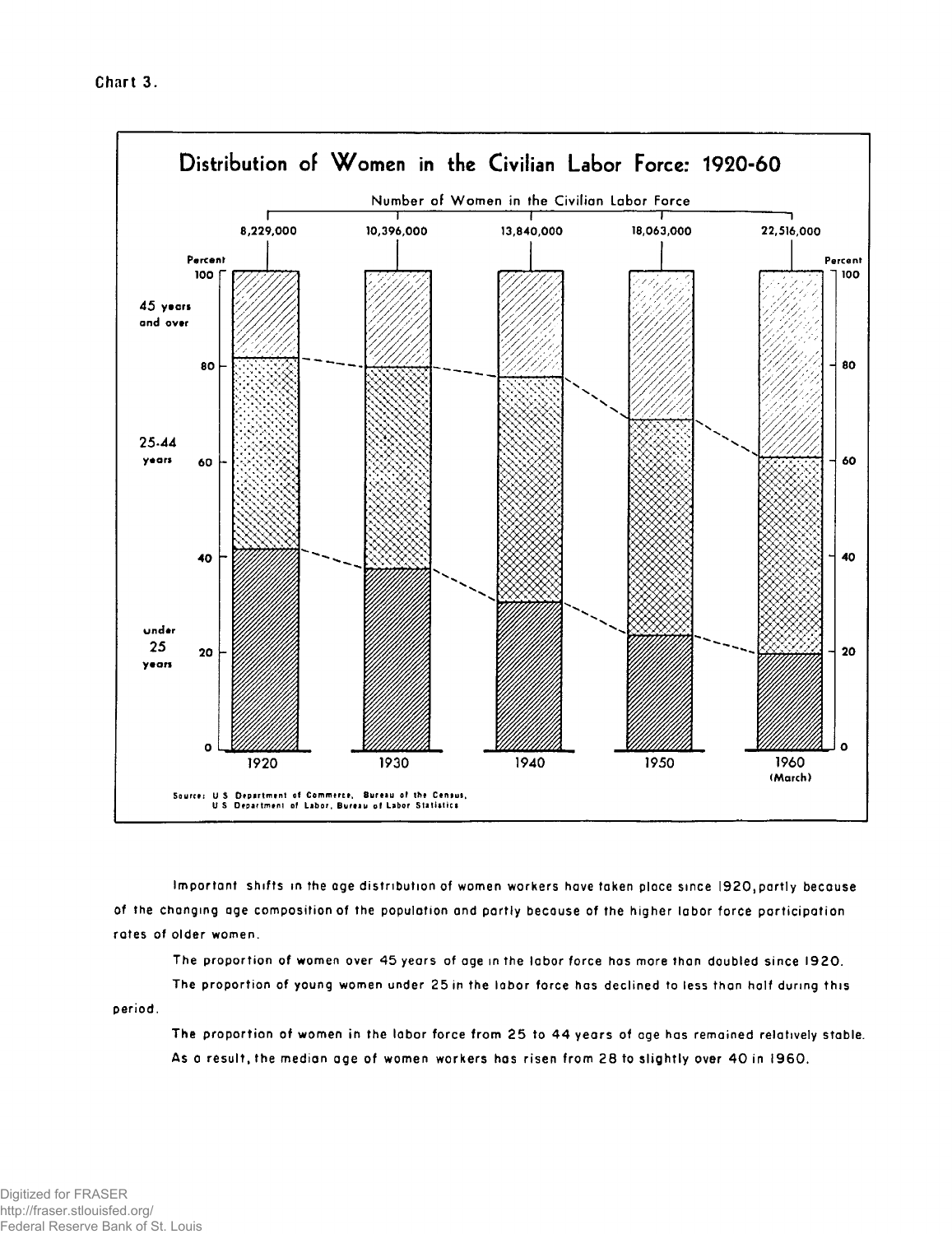

The trend toward early marriage, the increasing tendency of women to seek paid employment, and changes in women's occupations account for the striking increase in the proportion of married women among women workers.

The rise has been especially rapid since 1940, and has been accompanied by a simultaneous decline in the proportion of single women workers.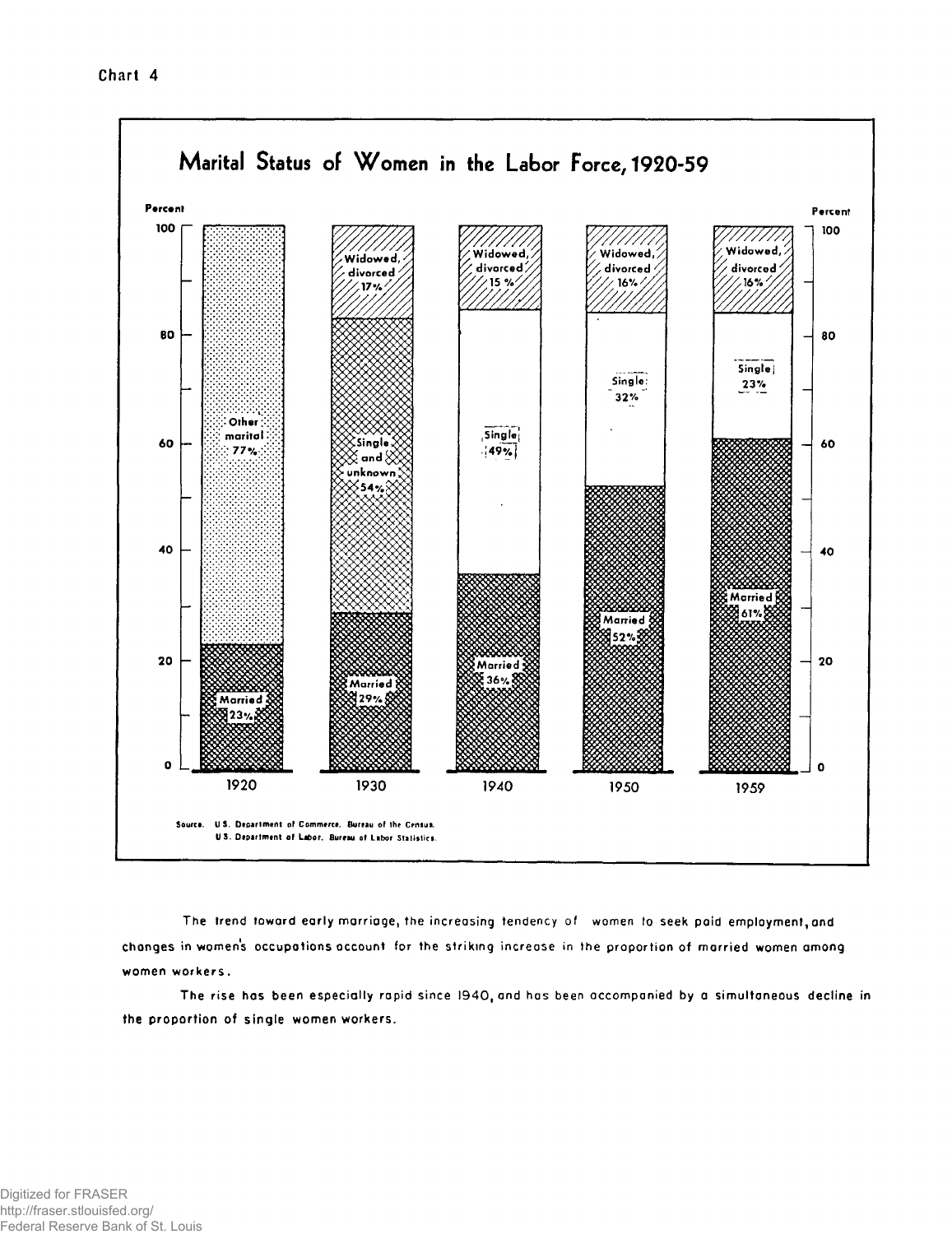

**Women tend to work in different oocupotions from those in which men work. While they constitute more thon two-thirds of the clerical workers, there ore few women omong the craftsmen, form managers and workers,and the unskilled laborers.** 

**Some of these differences ore undoubtedly due to differences in the nature of the work, its requirements and its suitability or attractiveness to women, but others persist largely because of conventional attitudes toword women and work.** 

**Women tend to remain concentrated in a few occupotions. While they represent more than one-third of the professionol workers, most of them ore teachers or nurses. There are still relatively few women among the scientists,engineers, physicians, lowyers and other professional groups, though their numbers hove been increasing in these occupations.**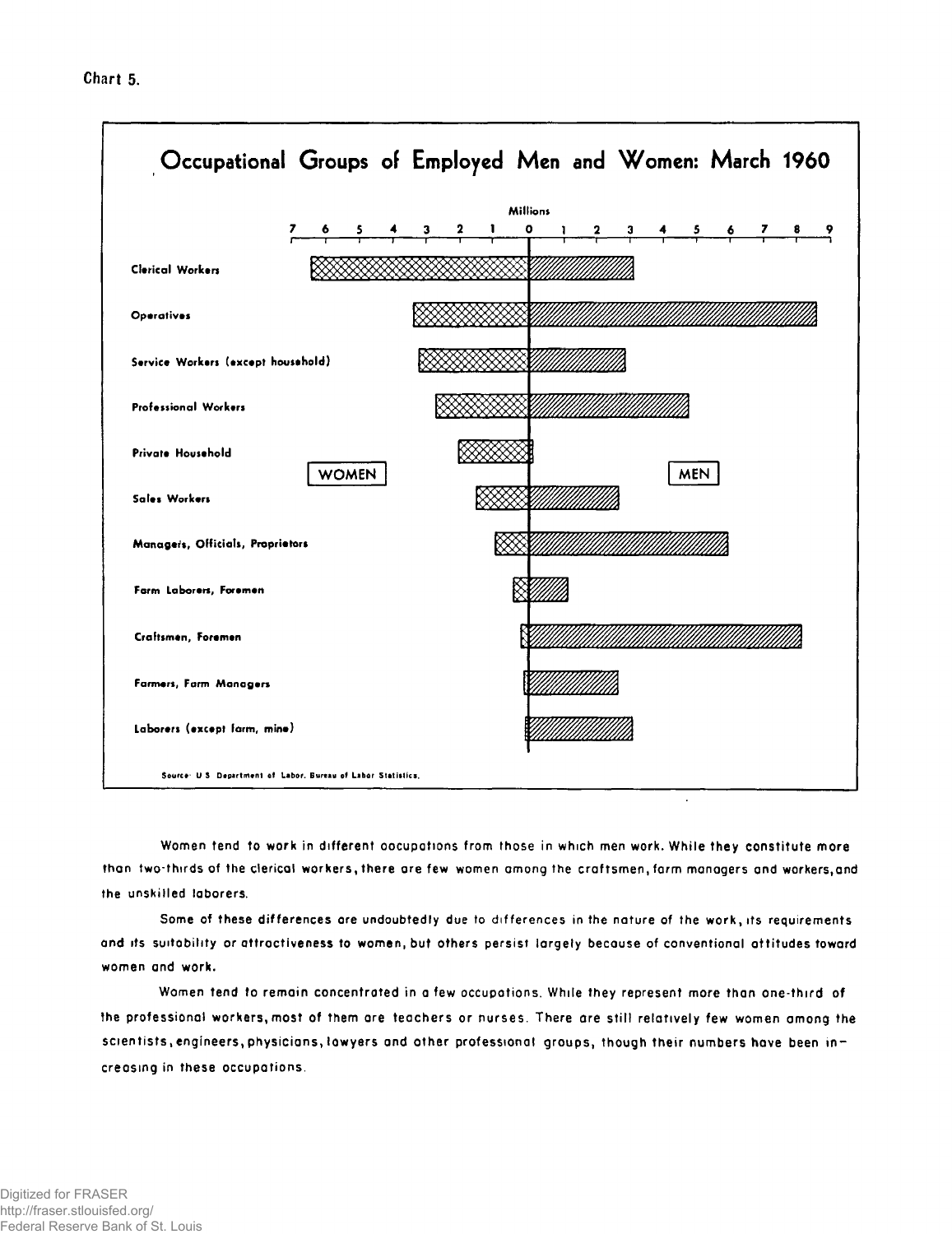Chart 6.



Women workers are highly concentrated in the rapidly growing service industries. These include finance and insurance services and many professional and business services, as well as personal services; many women work also in retail trade and in manufacturing.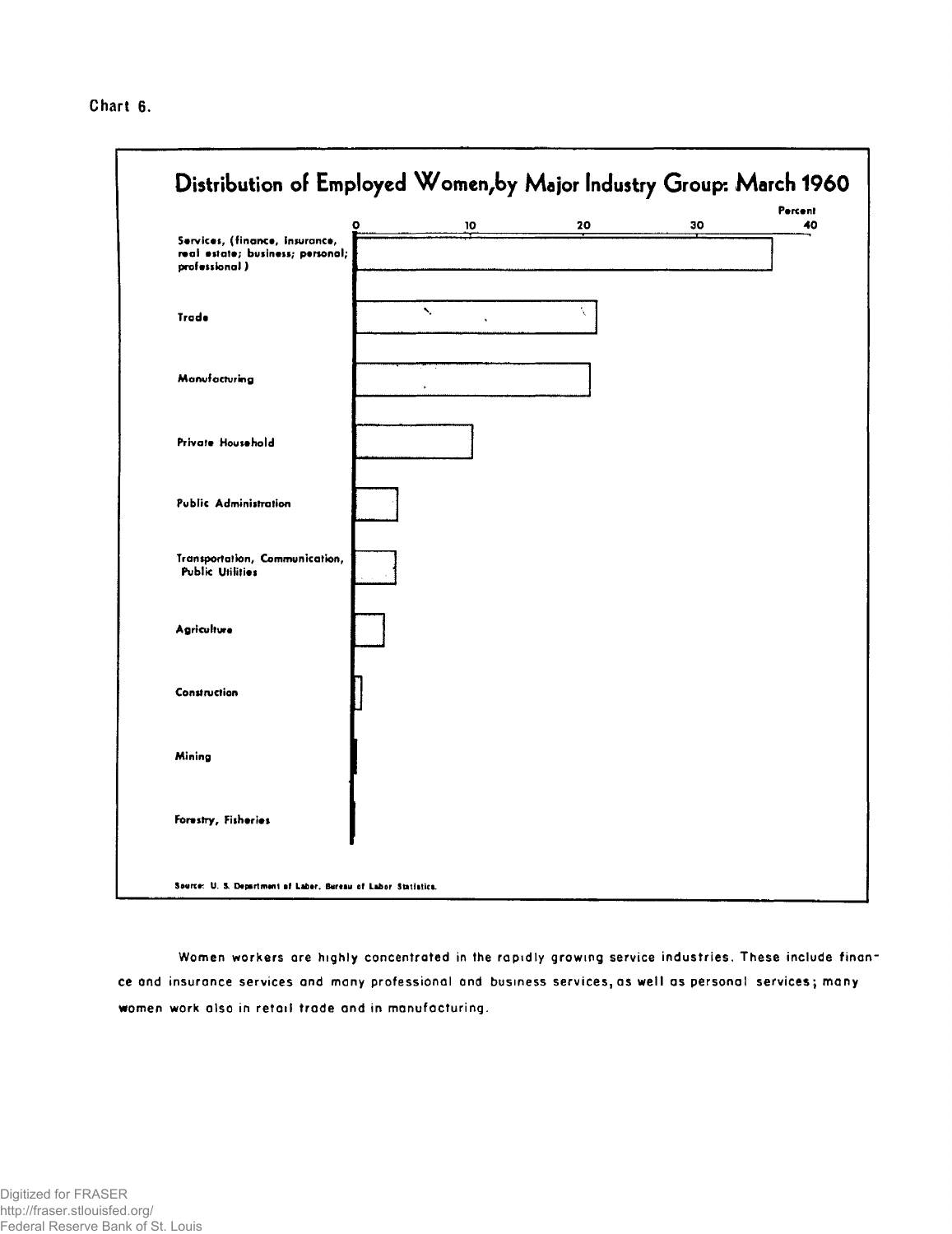

The educational attainment of women in the labor force has risen significantly

Today, almost three-fifths of the women workers have at least a high school education. About two-fifths had a high school education 20 years ago.

Today, only 3 percent of the working women have less than 5 years of schooling; 20 years ago, 6 percent had less than this.

Today, a larger proportion of women workers have completed at least 4 years of college than 20 years ago, but the relative increase has been much smaller than that for high school graduates.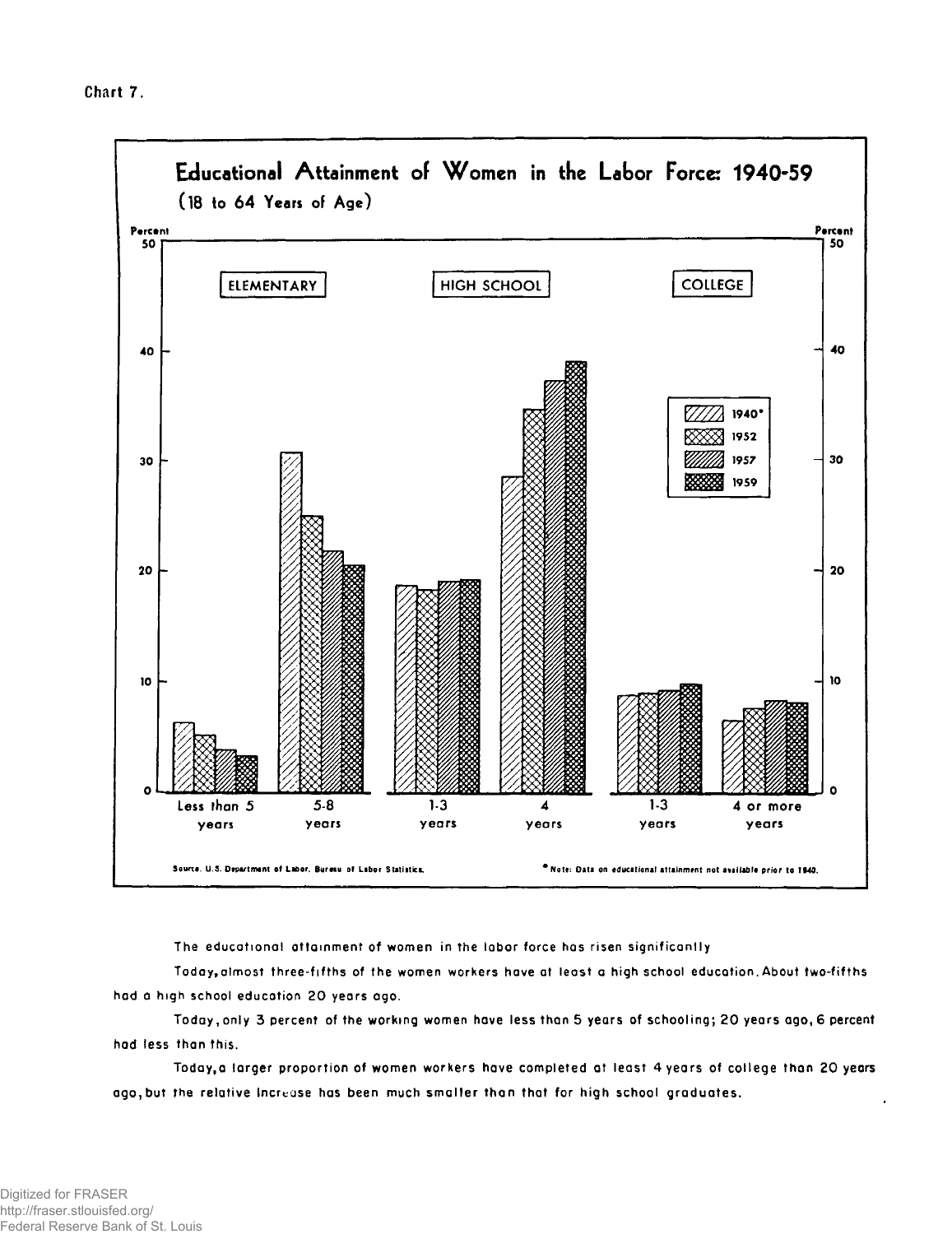

**More and more women ore attending ond graduoting from institutions of higher learning.** 

**Since 1920, enrollments of women in colleges and universities have olmost quadrupled. The number of baccalaureate degrees granted to women during the same period has multiplied more than 7 times.** 

**The increases in enrollments for men, however, have been even greater during most of this period. The percent of women enrollees in the total, therefore,dropped from 50 percent in 1920 to 30 percent in 1950, when mony veterans took advontoge of the educational aid made available to them. Since then enrollments of women hove ogoin increased at a faster rote than those of men, and they now represent more than one-third of the total enrollments.**